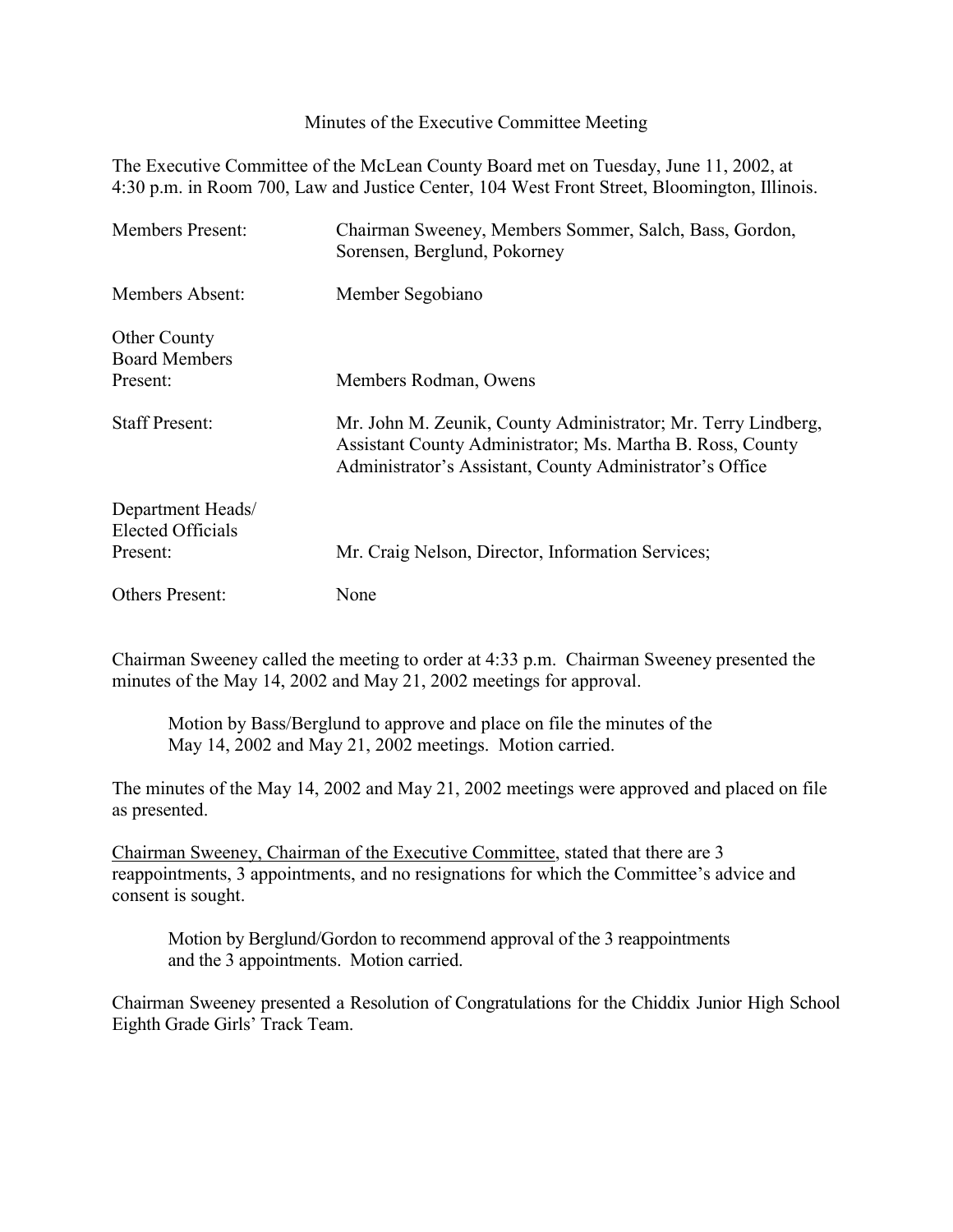Minutes of the Executive Committee Meeting June 11, 2002 Page Two

> Motion by Bass/Pokorney to recommend approval of the Resolution of Congratulations for the Chiddix Junior High School Eighth Grade Girls' Track Team. Motion carried.

Mr. Bass noted that many of the local high schools in various disciplines have experienced great success in their endeavors during the past year. Chairman Sweeney asked that Resolutions of Congratulations be prepared for presentation in July to both the Olympia High School boys' and girls' baseball and softball teams, as well as the Normal Community High School girls' softball team.

Mr. Gene Salch, Chairman of the Property Committee, presented a Request for Approval of an Emergency Appropriation Ordinance Amending the McLean County Fiscal Year 2002 Combined Annual Appropriation and Budget Ordinance General Fund 0001, Facilities Management Department 0041, Courthouse Maintenance Program 0049. He stated that the total amount involved is \$90,000.00.

Motion by Salch/Berglund to recommend approval of an Emergency Appropriation Ordinance Amending the McLean County Fiscal Year 2002 Combined Annual Appropriation and Budget Ordinance General Fund 0001, Facilities Management Department 0041, Courthouse Maintenance Program 0049.

Mr. Sorensen asked whether the Ordinance addressed the preliminary work on the Old Courthouse, which would reveal the overall condition of the building and help determine what renovations would be necessary. Mr. Zeunik responded that the Ordinance is based upon the contract approved in May 2002 between the historical architectural firm of Wiss, Janney, Elster, Inc. and McLean County. The contract covers the detailed investigative work to be done at the Old Courthouse facility. Mr. Zeunik noted that \$66,000.00 is allotted for professional fees, and \$24,000.00 represents out of pocket expenses for the firm.

Chairman Sweeney asked whether there were any questions or further discussion regarding the proposed Emergency Appropriation Ordinance. Hearing none, Chairman Sweeney called for a vote on the matter.

## Motion carried.

Mr. Craig Nelson, Director, Information Services, stated that his department has been in contact with the company which supplies the VINE system. It is expected that the system will be installed within the next month or two. He further stated that the implementation target date for the new records management system in the County Recorder's Office, is Thursday, July 18, 2002.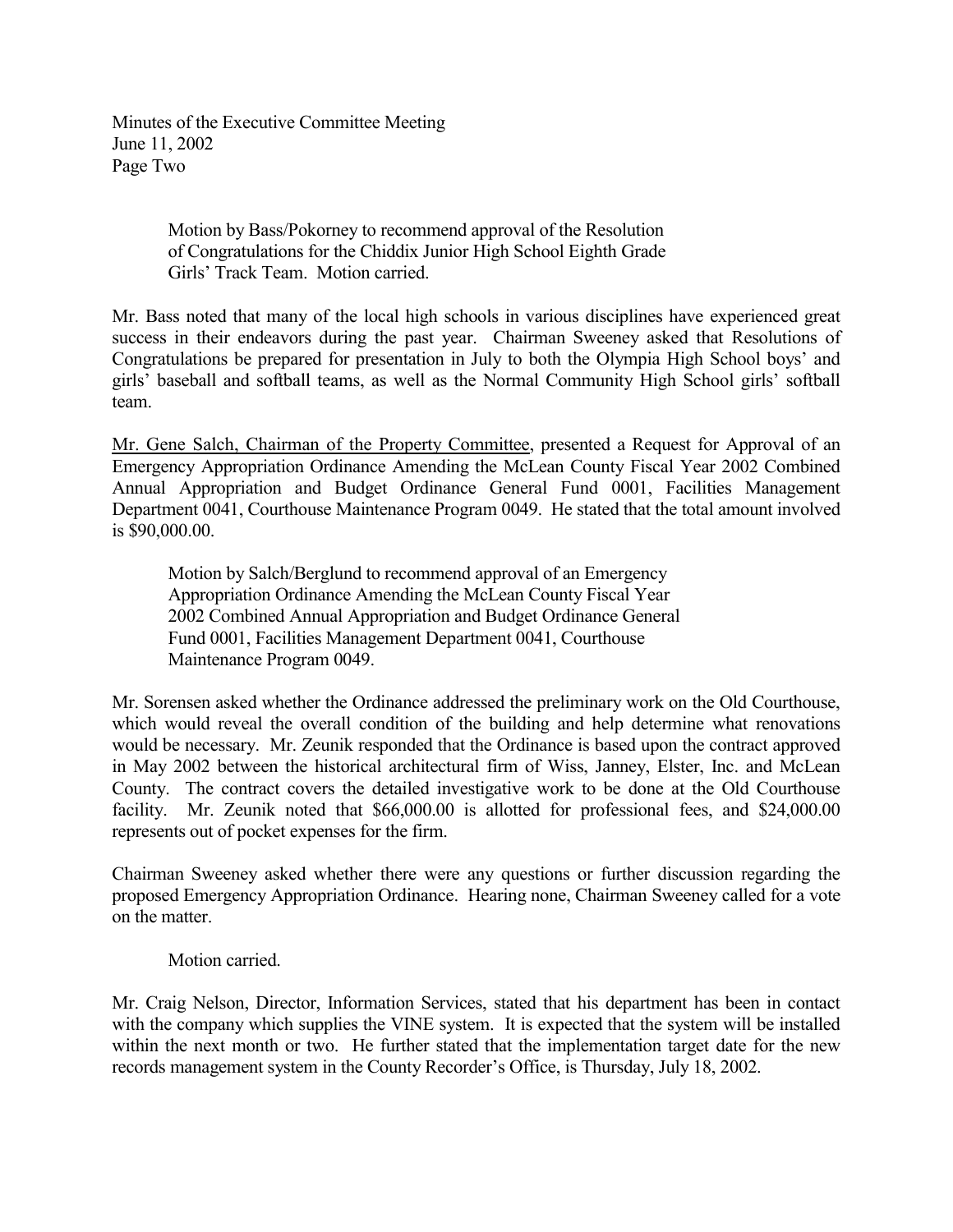Minutes of the Executive Committee Meeting June 11, 2002 Page Three

Mr. B.H. "Duffy" Bass, Chairman of the Transportation Committee, stated that there are no items for Executive Committee action at this time. However, the bid letting held on May 29, 2002 for County road projects produced an unusual situation. Both bidders submitted bids that were in exactly the same amount. In such an event, Illinois Department of Transportation rules dictate that such a tie may be resolved by one of the following means: one bidder may elect to withdraw its bid; bidders may divide the award equally; or, a coin toss may determine to whom the full award is made. The Committee elected to utilize the coin toss method to determine which firm would receive the award in full. A full report will be provided to the members of the County Board at the June 2002 meeting.

Chairman Bass requested that Mr. John Zeunik, County Administrator, report on the status of a proposed lease agreement between the City of Bloomington and McLean County for a stockpile site, to be used by the County's Highway Department. Mr. Zeunik explained that the Highway Department plans to resurface the Lexington-LeRoy Road during the present construction season, and it will resurface the Arrowsmith Road next season.

Mr. Zeunik explained that the material to be used for both road projects is an amalgamation of oil-based materials referred to as cold mix, versus the more commonly used hot mix material for many of the department's projects. In order to correctly utilize the cold mix material for the projects, a conveniently located stockpile site for mixing and storing materials and equipment is needed.

Mr. Zeunik commented that an agreement was negotiated with the City of Bloomington (the "City") to lease a 6.5 acre portion of the City's police firearms training range. That facility is located east of the City on Illinois Route 9 East. The lease agreement has been reviewed by the Civil Assistant State's Attorney's Office. The County's Zoning Ordinance has been reviewed with respect to the terms of the lease agreement, and a special use permit or exemption is not indicated. The lease term is 18 months, and the lease rate is commensurate with the farm rent rate. It is anticipated that the proposed lease agreement will be presented to the Transportation Committee for its consideration in a Stand-Up meeting immediately prior to the June County Board meeting.

Mr. Sorensen asked whether oil-based materials utilized in proximity to firearms would present a safety hazard. Mr. Zeunik responded that no oil would be stored on the site. Additionally, all materials will be stored away from the training area. Ingress and egress to the stockpile site will be from the township road rather than from Illinois Route 9.

Mr. Matt Sorensen, Chairman, Finance Committee, presented a Request for Approval of an Ordinance of the McLean County Board Amending the 2002 Combined Appropriation and Budget Ordinance for Fund 0107, which is requested by the Health Department. He stated that this is a pass through grant.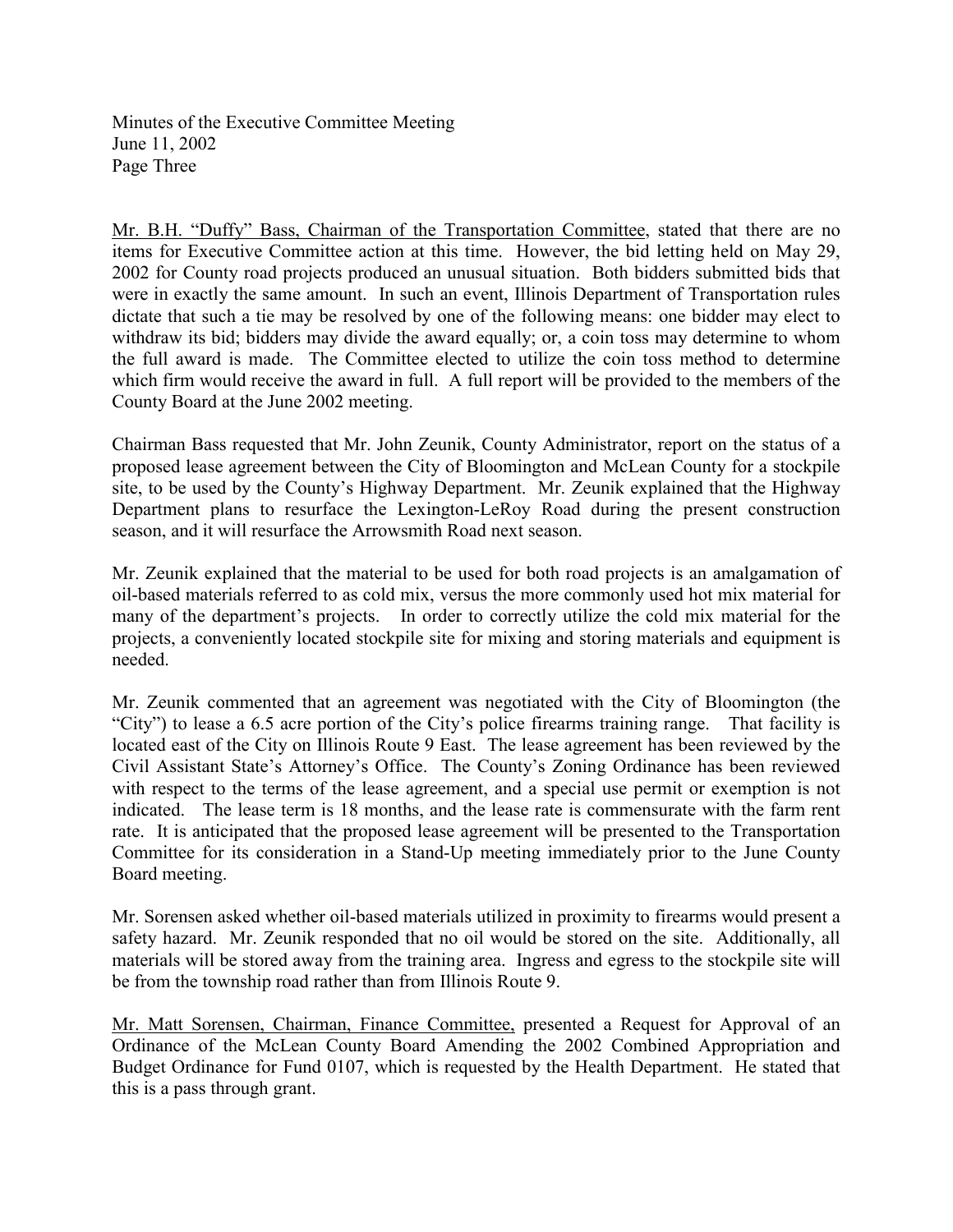Minutes of the Executive Committee Meeting June 11, 2002 Page Four

> Motion by Sorensen/Salch to recommend approval of an Ordinance Amending the 2002 Combined Appropriation and Budget Ordinance for Fund 0107, for the Health Department. Motion carried.

Mr. Joe Sommer, Chairman of the Justice Committee, presented a Request for Approval of an Intergovernmental Agreement Between the City of Bloomington and McLean County for Use of the Police Shooting Range Facility. The request is made by the McLean County Sheriff's Department. He explained that this is a renewal of an existing Agreement, which will be in effect for two (2) years. The agreement presents no change in fees from the current agreement for the next two years. Effective July 1, 2004, there will be a \$250.00 increase in range fees.

Motion by Sommer/Salch to recommend approval of an Intergovernmental Agreement Between the City of Bloomington and McLean County for Use of the Police Shooting Range Facility. Motion carried.

Mr. Sommer noted that the Justice Committee would have several items to present to the full Board at its June 2002 meeting.

Mr. George Gordon, Chairman of the Land Use and Development Committee, stated that the Committee has no items for action. The Committee will have two (2) items to present to the full Board at its June 2002 meeting.

Chairman Sweeney asked whether there were any items under Other Business and Communications prior to consideration of the bills and the scheduled Executive Session.

Mr. Owens asked whether there has been a resolution to or further action on the case that was remanded to the Zoning Board of Appeals. Chairman Sweeney responded that no action or subsequent resolution of the case has occurred, to date.

Chairman Sweeney presented the bills and transfers as recommended by the Auditor's Office for approval.

Motion by Sommer/Bass to recommend approval of the bills and transfers as recommended by the Auditor's Office as of May 31, 2002. Motion carried.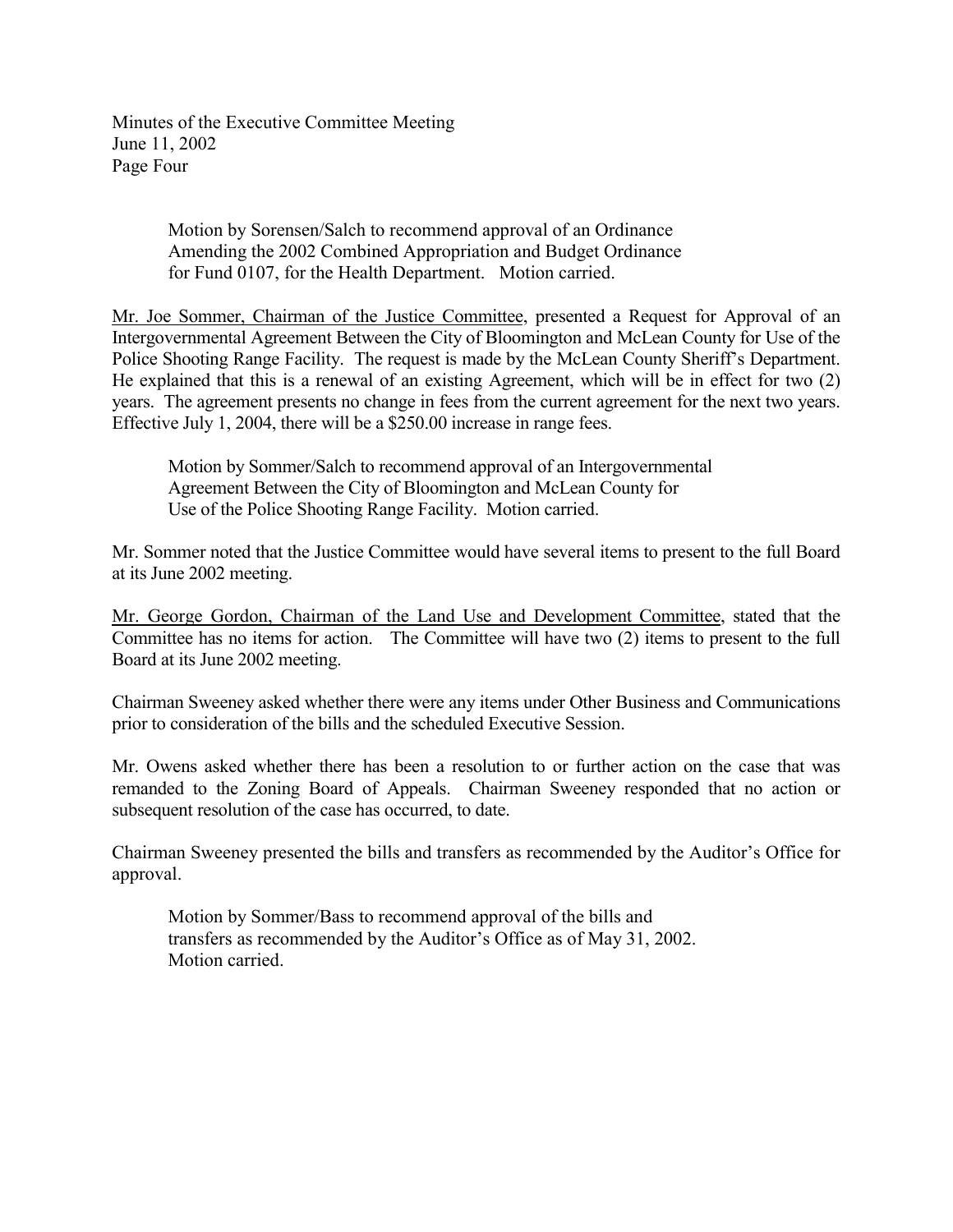Minutes of the Executive Committee Meeting June 11, 2002 Page Five

> Motion by Bass/Gordon to go into an Executive Session for Personnel Matters to Complete the Annual Performance Evaluation of the County Administrator.

The Committee went into Executive Session at 4:48 p.m. All were excused except the following: Chairman Sweeney, Mr. Sommer, Mr. Sorensen, Mr. Salch, Mr. Bass, Mr. Gordon, Ms. Beglund, Mr. Pokorney, Mr. Rodman, and Mr. Zeunik.

The Committee came out of Executive Session at 5:40 p.m.

Motion by Sorensen/Gordon to recommend approval of the following:

- (1) that the term of the Employment Agreement with the County Administrator be extended for a period of five years until June 18, 2007;
- (2) that the County Board authorize and approve a performance bonus in the amount of \$2,000.00;
- (3) that the County Board authorize and approve an increase in the County Administrator's deferred compensation retirement payment from \$8,500.00 to \$11,000.00. Motion carried.